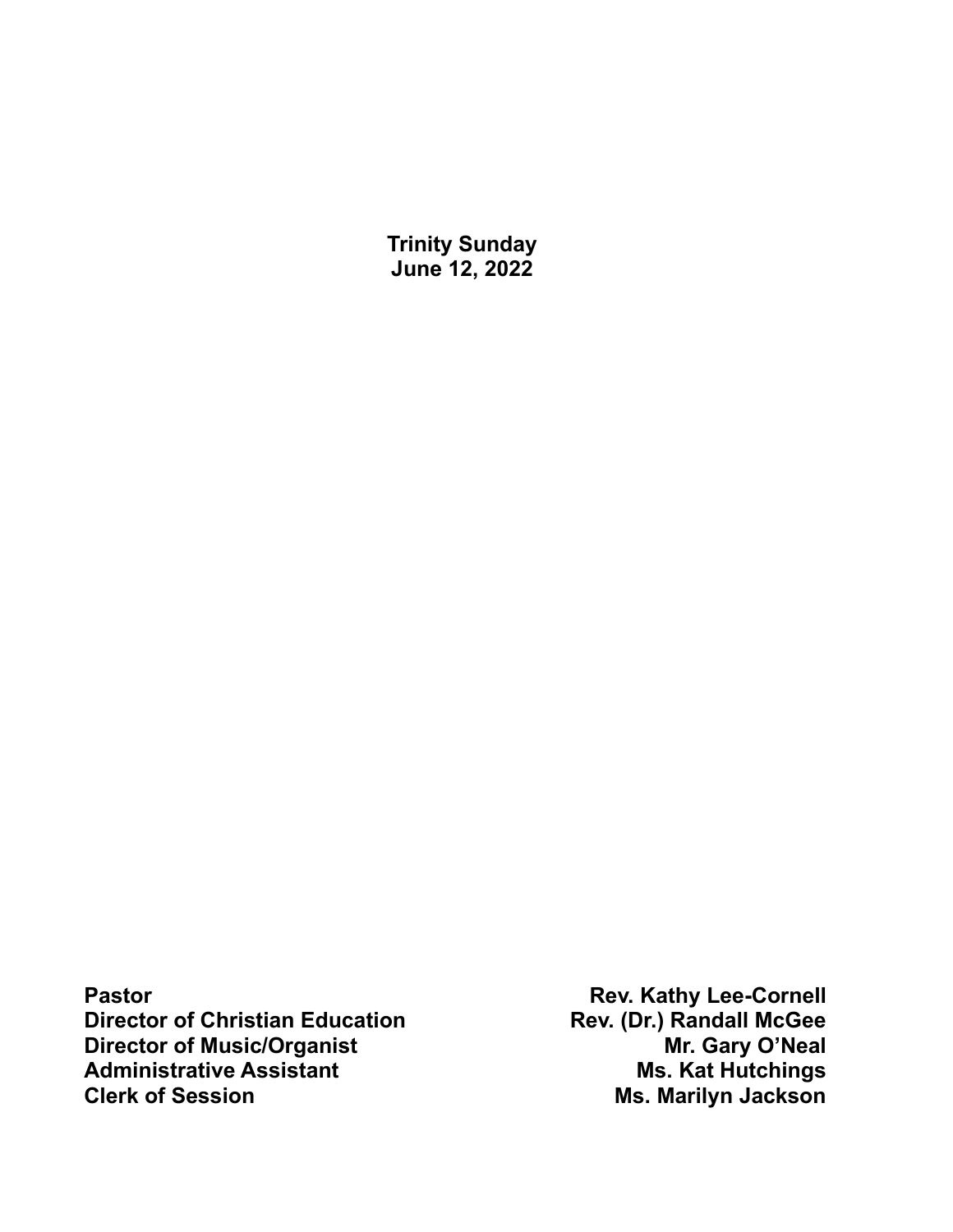# **Order of Worship**

### **Opening Silent Meditation and Prayer**

Eternal God, eternal Trinity, You have made the Blood of Christ so precious through His sharing in Your Divine nature. You are a mystery as deep as the sea; the more I search, the more I find, and the more I find, the more I search for You. But I can never be satisfied; what I receive will ever leave me desiring more. When You fill my soul, I have an ever greater hunger, and I grow more famished for Your light. I desire above all to see You, the true Light, as you really are. Amen. – *St. Catherine of Sienna*

(At this time, please silence your cell phone.)

| <b>Prelude</b>                              | "Holy God, We Praise Thy Name"<br>(arr. by Diane Bish)                                                                                                                                                                                                                                                                                                                                                                                                                                     | Gary O'Neal, Organist             |
|---------------------------------------------|--------------------------------------------------------------------------------------------------------------------------------------------------------------------------------------------------------------------------------------------------------------------------------------------------------------------------------------------------------------------------------------------------------------------------------------------------------------------------------------------|-----------------------------------|
|                                             | <b>Welcome and *Greeting One Another</b>                                                                                                                                                                                                                                                                                                                                                                                                                                                   | Pastor                            |
| <b>Call to Worship (Responsive)</b>         | This is the day that the Lord has made.<br>Let us rejoice and be glad in it!<br>Blessed is the one who comes in the name of the Lord.<br>We bless you from the house of our living God.<br>We give thanks to God, for God is so good.<br>God's steadfast love endures forever!                                                                                                                                                                                                             | <b>Liturgist and Congregation</b> |
| * Hymn                                      | "Come, Thou Almighty King"                                                                                                                                                                                                                                                                                                                                                                                                                                                                 | No. 2                             |
| * Prayer of Adoration                       |                                                                                                                                                                                                                                                                                                                                                                                                                                                                                            | Liturgist                         |
| * Glory to God, Whose Goodness Shines on Me | No. 582                                                                                                                                                                                                                                                                                                                                                                                                                                                                                    |                                   |
| <b>Call to Confession</b>                   |                                                                                                                                                                                                                                                                                                                                                                                                                                                                                            | Pastor                            |
| <b>Prayer of Confession (Unison)</b>        | God unbound, You break open the containers of our faith. You call us to go<br>out into the world to proclaim Your authority, to heal those who are suffering,<br>and welcome all as Your beloved children. Too often, we are content with our<br>small lives. We hold our tongues and pray for God's will to be done without<br>us. Grant us the courage and commitment of Your apostles. May we take risks<br>and obey You above all else, so that the world might know the glory of Your | Pastor and Congregation           |

*(In silence confess your personal sins to God.)*

| Kyrie Eleison | "Lord, Have Mercy" | No. 551 |
|---------------|--------------------|---------|
|               |                    |         |

**love and Your goodness woven into this world.** 

\* Invitation to stand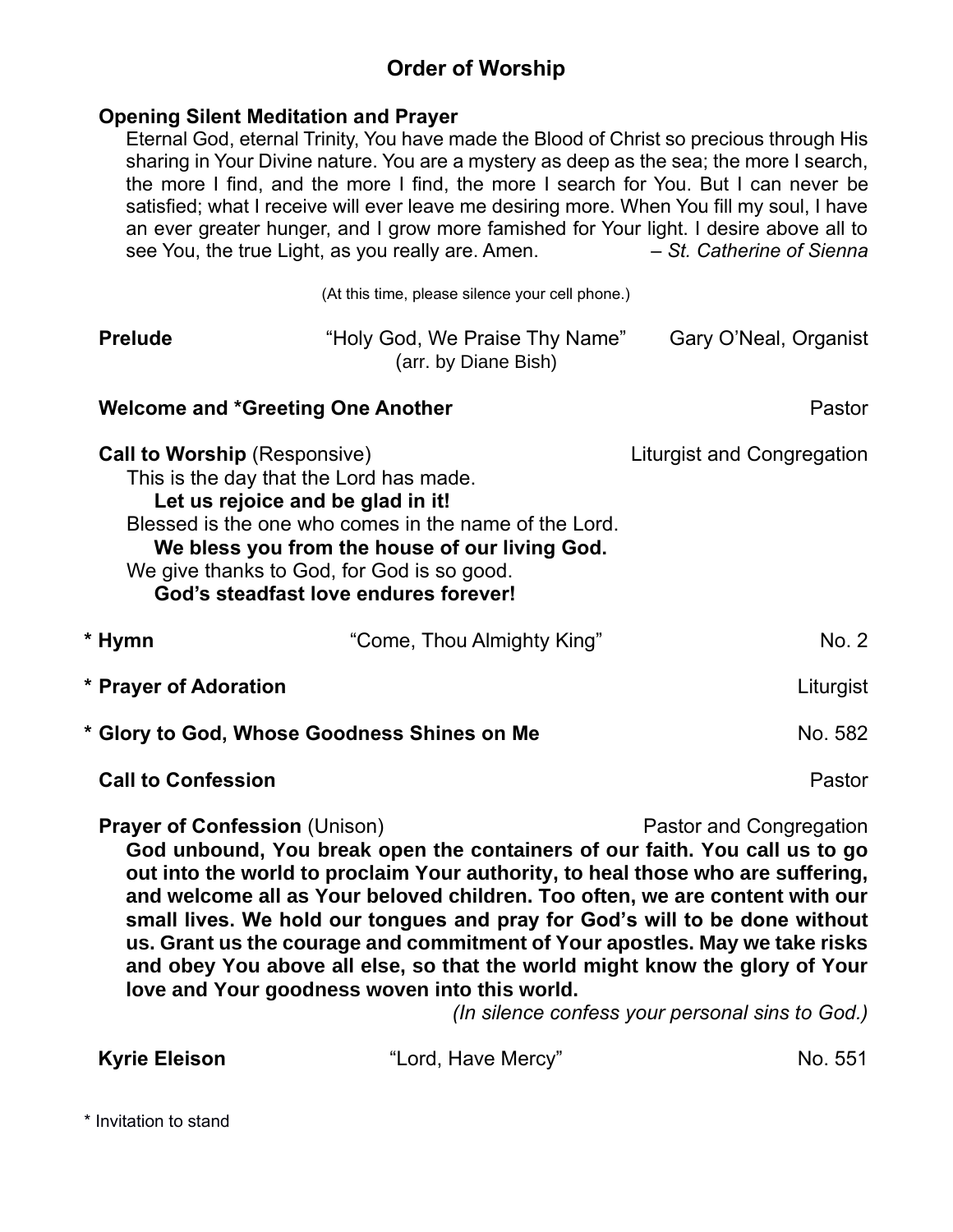**Assurance of God's Forgiving Grace** (Responsive) Pastor and Congregation God frees us from the weight of our sins just as God freed the apostles from the prisons and the authorities that dared to define them as anything else other than God's own. We are witnesses to the good news of the love of Jesus Christ that lives on in this world. Receive the gift of the Holy Spirit this day and know that you are free.

### **We are forgiven, free, and eternally loved. Thanks be to God! Amen.**

At this time, children (grades K-3) are invited to Extended Session – please exit through the rear doors of the sanctuary.

## **Lessons from Scripture**

| <b>Prayer for Illumination</b>      |                                                                                                                                       | Liturgist              |
|-------------------------------------|---------------------------------------------------------------------------------------------------------------------------------------|------------------------|
| Old Testament Reading:<br>Response: | Psalm 118:14-29 (p. 511 Pew Bible)<br>This is the Word of the Lord!<br><b>Thanks be to God!</b>                                       | Liturgist              |
| New Testament Reading:<br>Response: | Acts 5:27-32 (p. 913 Pew Bible)<br>A Word of God that is still speaking.<br>Praise to you, O Christ!                                  | Pastor                 |
| Sermon                              | God Unbound: Breaking Free & Standing Firm                                                                                            | Rev. Kathy Lee-Cornell |
| <b>Anthem</b>                       | "Holy, Holy, Holy! Lord God Almighty"<br>(arr. Patti Drennan)<br>(4 Hand Piano Accompaniment, Gary O'Neal and Susie Miller, Pianists) | <b>Sanctuary Choir</b> |

#### \* **Affirmation of Faith** (Responsive) Liturgist and Congregation

The Apostles' Creed Interpreted

What do you believe when you confess your faith in "God the Father Almighty"? **That God is a God of love, and that God's love is powerful beyond measure.** What do you affirm when you confess your faith in Jesus Christ as "our Lord"? **That having been raised from the dead he reigns with compassion and justice over all things in heaven and on earth, especially over those who confess him by faith; and that by loving and serving him above all else, we give glory and honor to God.**

What do you believe when you confess your faith in the Holy Spirit? **That apart from the Holy Spirit, our Lord can neither be loved, nor known, nor served. The Holy Spirit is the personal bond by which Jesus Christ unites us to himself, the teacher who opens our hearts to Christ, and the comforter who leads us to repentance, empowering us to live in Christ's service.**